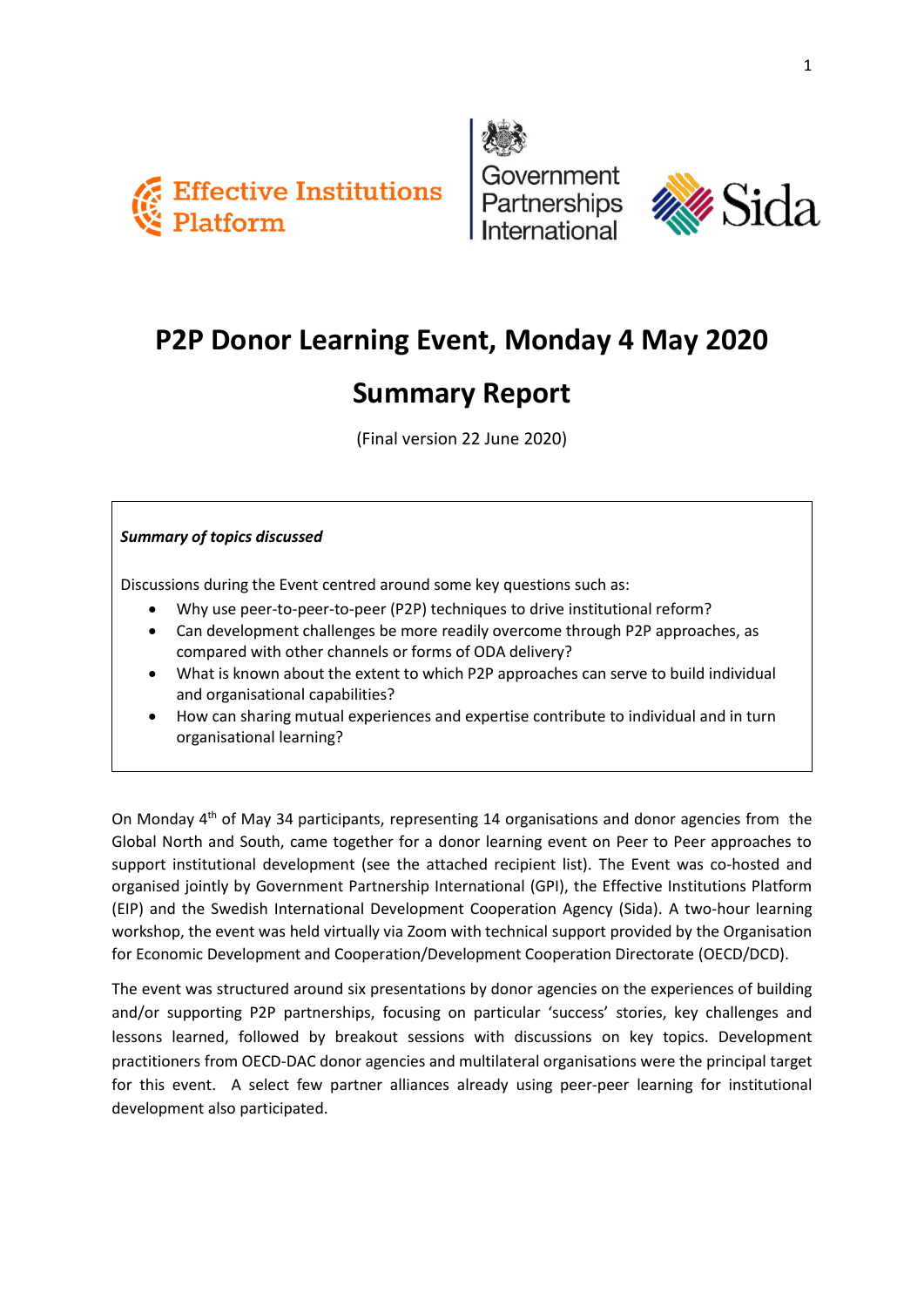#### **Outcomes**

The objective of the Event was to provide an opportunity for development practitioners to exchange knowledge and learning on how donors can support P2P and institutional twinning, and to identify communalities and differences in approach, strategies for effectively measuring results, and any opportunities or constraints that agencies have faced in terms of enabling and scaling up P2P and institutional twinning approaches or methods. The Event also provided an opportunity for the P2P community to identify common P2P interests or agendas, and to raise the profile of P2P as a common way of working.

The point of departure for the discussion was the recognition that experience suggests that peer-topeer and alternative or innovative approaches that support institutional development could make an important contribution to the current discourse on aid effectiveness and provides an opportunity to '*do development differently'* by strengthening local ownership and departing from traditional models of donor-driven technical assistance (TA). Furthermore, there is a consensus emerging on the importance of trust, humility, long-term commitment, working politically and on adaptive management and local ownership, which is often seen as intrinsic to peer-to-peer learning.

Despite this, many questions about peer-to-peer learning still remain relevant in terms of the modality's effectiveness and sustainability such as:

- how and when to use this aid modality?
- what are the critical ingredients for its success?
- how might P2P approaches differ under different country conditions?
- how can peer-learning models be scaled up by development actors?

#### **Key takeaways and conclusions**

Discussions among participants were lively and raised both challenges and opportunities with P2P as a modality for institutional development. Participants also signalled that they would welcome the opportunity to meet more regularly to exchange knowledge and learning, and share practical experiences. The EIP could be used as some form of coordinating mechanism for such knowledge sharing as well as to collect and disseminate evidence of success stories, new methods and key challenges, not least when it comes to tracking results. It was recognised that the Event itself was proof that P2P is an effective tool for knowledge sharing and an opportunity for participants to learn together. A catch-phrase of discussions was the idea that "we share experiences, we don't share solutions". The Event was also evidence of a growing community of practice both among donors and developing country partners; including government representatives.

The increased importance of using P2P approaches to coordinate Covid-19 responses was also touched upon. Many participants flagged the way that they are having to either repurpose or reprioritise their work in response to the Covid-19 crisis In many ways Covid-19 represents an opportunity to test the P2P model in a new context.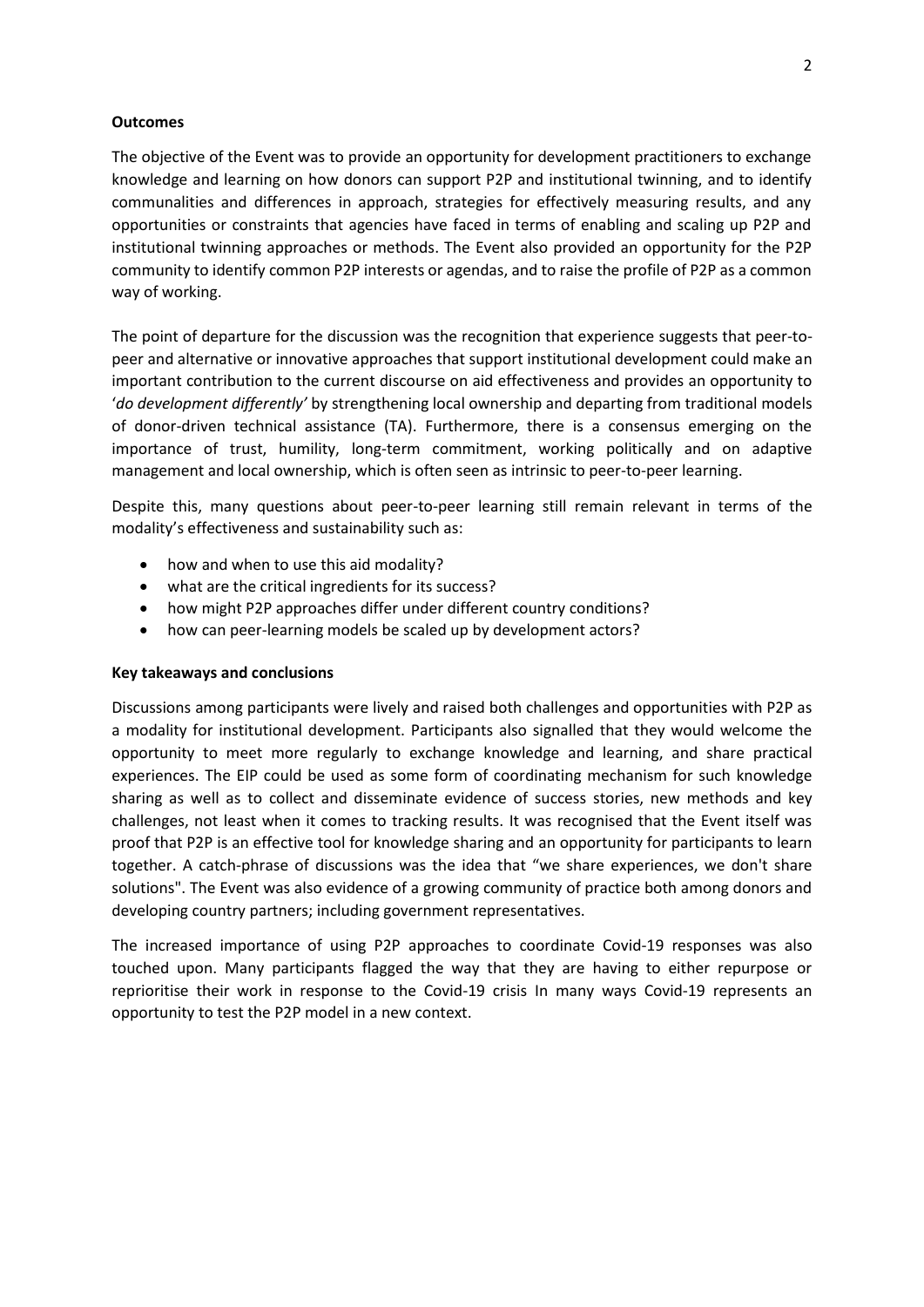The **main takeaways** of the meeting can be summarised as follows.

#### *1. P2P can enable development actors to go beyond technical assistance to build trust, transfer knowledge (the 'what') and transfer practical insights (the 'how to')*.

P2P approaches are a means to go beyond traditional technical assistance, transferring knowledge but also sharing working methods between peers. The difference between TA and P2P is that P2P is builds trust, and mutuality.

Participants further asked: Are P2P approaches the same in every context; what do we know about when P2P is the best modality and when it is not? How does mutual learning and partnership happen? Several donors remarked that many of their domestic agencies have reportedly learnt a lot from working with developing country partners. Does collaboration between like-minded individuals of similar expertise act as a leveller? Are some sectors or technical fields, such as statistics, more readily amendable to P2P partnerships and collaboration?

Participants agreed that P2P is one of many tools that can assist to achieve the goal of building capable institutions but it is far from the only tool. Some donors use P2P alongside or as part of other complementary tools such as budget support, international training programs or as a vehicle for South-South exchanges. Others also embed technical experts or provide top-level political and strategic support within the partner institutions. P2P can enable donors and partner countries to ensure public reforms take root as it provides a set of tools that can shift from individual to organisational support, and influence soft norms and behaviour. Both the demand and the supply side of the partnership are equally important, and exploring opportunities for internal domestic learning (between institutions in-country), could provide valuable entry points.

### *2. Peer to Peer approaches can enhance aid effectiveness and thus directly contribute towards Agenda 2030 attainment and the delivery of development through a whole of government approach.*

To optimise the benefits of P2P, it is helpful to ask, under what conditions development challenges can be more readily overcome through P2P approaches, as compared with other channels or forms of ODA delivery.

In terms of the contribution of P2P, it can be used as a modality to enhance aid effectiveness and contribute to reaching the Agenda 2030 and the Whole of Government approach. P2P can also play a crucial role at the multilateral level, as it answers the call of, 'global challenges needing global responses'. P2P can contribute to organisational changes processes and a willingness to learn from the past, learning what works and more systematically think about measuring results.

Nonetheless, we need to ask ourselves to what extent do P2P approaches serve to build individual and organisational capabilities. What do we know about the conditions under which such learning occurs? How can effective matchmaking be undertaken and how can and should these partnerships be facilitated?

Participants agreed that there is a need to develop the P2P modalities, and there is a need for a more structured approach and for making a cultural shift from doing to mentoring. Donors may also need capacity building, and need to explore to which extent they themselves have competence in listening, learning and adapting.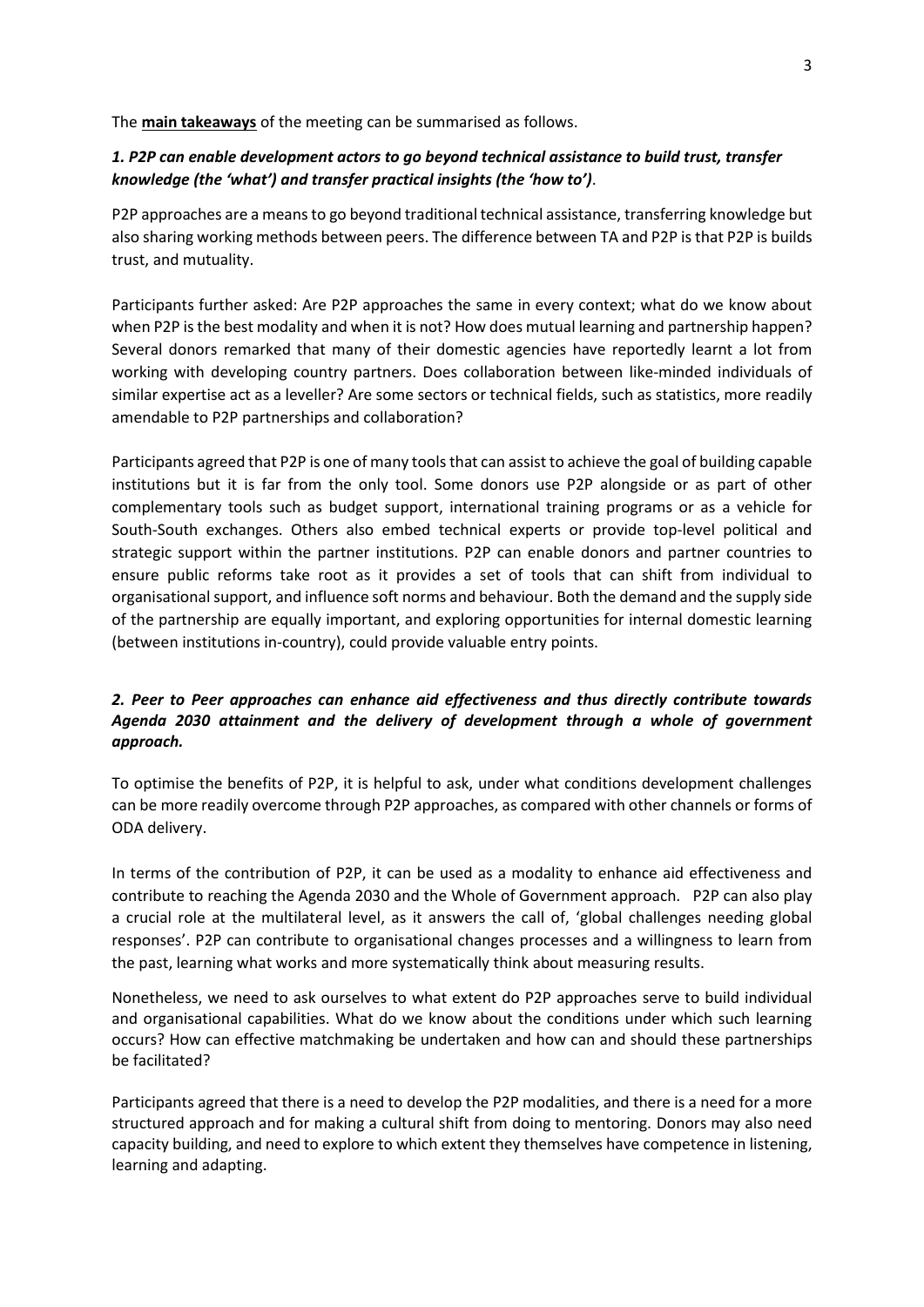A particular challenge many donors and partners are struggling with is how to ensure the delivery and sustainability of results. The EIP is currently harvesting the results of existing partnership and learning alliances to better understand how partners have captured results to date, including the methods used and results achieved. The purpose of this work is both to better understand how change happens (at the individual and organisational level) for the purposes of SDG16 attainment and to produce an analytic framework, and complementary tools, to assist the EIP and existing and future P2P partnerships/alliances in their monitoring, evaluation and learning activities.

### *3. P2P is a long-term relationship-building process, which has the best prospects for success where it is problem-driven, agile/flexible and adaptive.*

In discussing the conditions for successful P2P learning, members observed that P2P is a long-term relationship building process, where demand and supply are equally important. Participants also agreed that P2P would need to be problem-driven, flexible, agile and adaptive in order to remain relevant, and there are several ways in which this could be achieved, including by looking at critical junctures, such as the Covid-19 crisis, ensuring partner governments are responsible for setting the terms of the partnership (ie. identifying the reforms they are seeking to address, and the expertise they want).

Donors, in turn, have crucial a role to play in identifying like-minded expertise (technical and cultural) and acting as a broker between the parties. Ensuring local ownership and findings ways in which to cope with or respond to the political dimension of institutional change and public sector reform will also be important. Experience has shown that P2P approaches in-country (national and subnational) can provide effective entry points for local ownership and engagement and a means of enabling P2P learning and experience-sharing domestically before scaling up to a regional or international P2P partnership.

## *4. As a long-term change management process, measurement and attribution of P2P results can be a problem.*

Participants asked themselves: What are the challenges ahead when developing P2P modalities, how might it respond to or remain relevant in the context of a global crisis, such as COVID-19? As a long – term change management process, and measuring and attributing results of the P2P partnership to particular outcomes is difficult. Sharing knowledge of how best to track results thus becomes very important. Another crucial issue for donors is how to demonstrate that P2P is cost-effective, particularly given this modality is fairly labour intensive for the funding agency?

#### *5. How do we create a P2P learning community?*

In discussing how to create a P2P learning community, members asked: Where do we go from here? One option is to give greater emphasis to multilateral approaches on P2P and work to leverage one another's comparative advantages in this field.

Participants agreed that, given the diversity of approaches, there is much to be gained through P2P partnerships and learning and it helps that P2P approaches mean that partners are in it for the long run. Donors could also do a better job of learning from one another.

The role of the EIP was also recognised as was the importance of its Secretariat being embedded in the OECD/DAC. EIP is a unique tool for the OECD/DAC and the EIP itself is a P2P partnership for learning